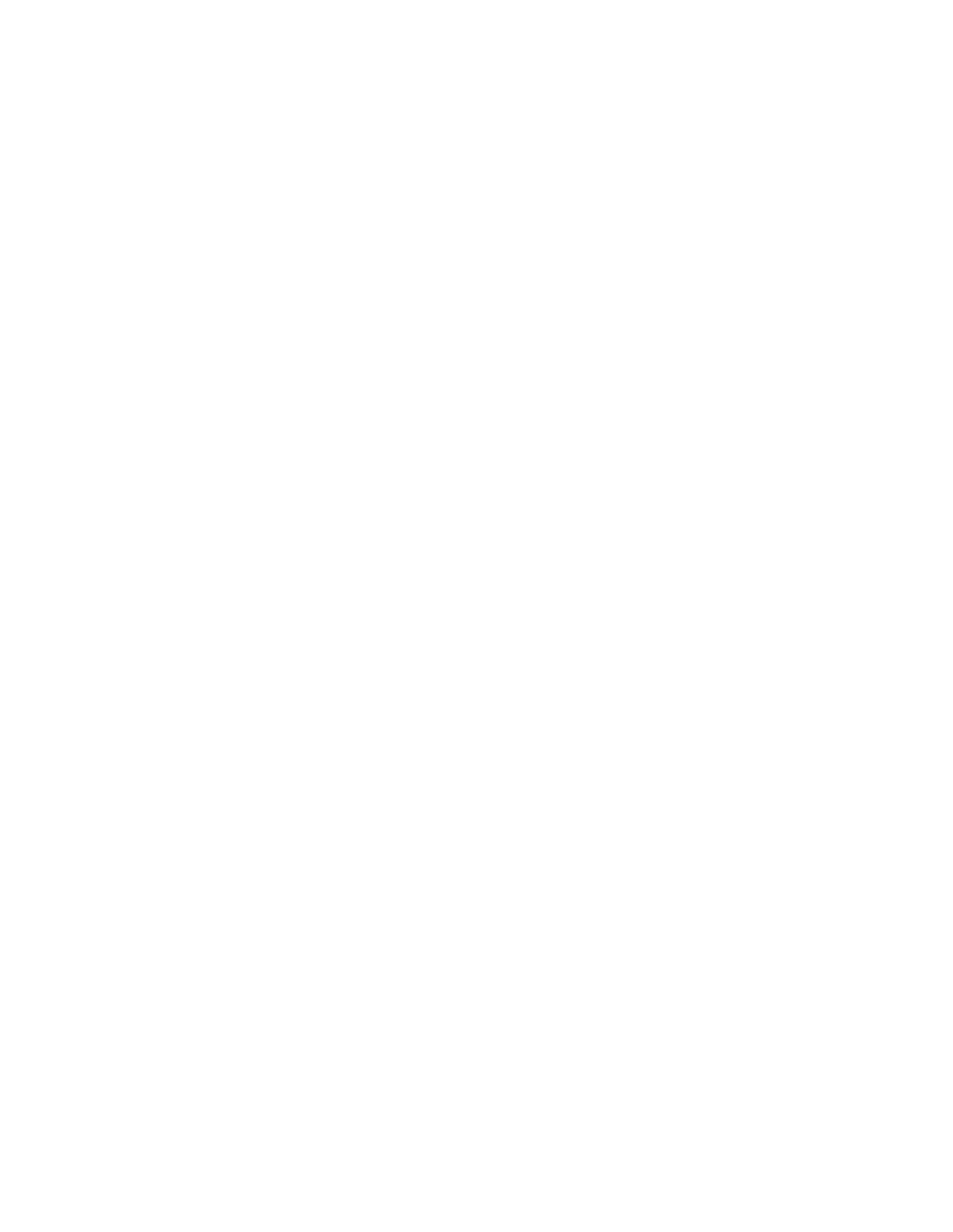



a company of Royal HaskoningDHV

#### YLW Leakage Study 2016

March 2016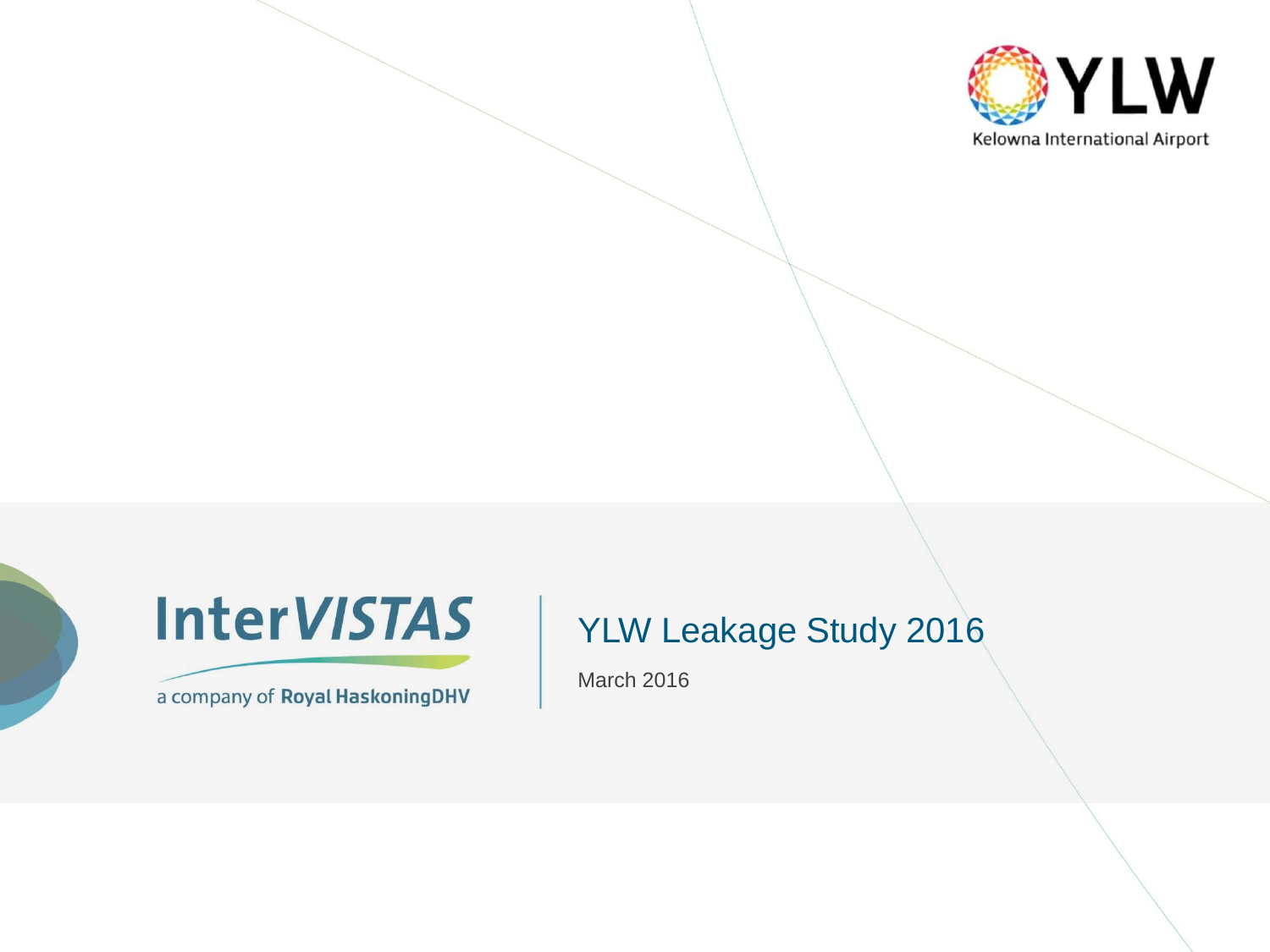# Market Size Methodology

- + Market sizes have been estimated by the InterVISTAS Market Research & Analysis group.
- The following data sources are used as inputs when estimating Kelowna area origindestination markets sizes: +
	- Data representative of the major Global Distribution Systems (GDS) booking information.
	- Schedule carrier capacity from Innovata.
	- Airport site statistics.
	- Data from national statistics agencies (e.g. Statistics Canada, US Department of Transportation etc.).
- Estimates of the GDS share of total traffic by point-of-origin, country and carrier are constructed and these figures are applied to the specific itineraries in the MIDT and supplemental GDS data to estimate the total traffic for each itinerary record. The itineraries are then summarized to provide the appropriate origin-destination market size estimates.  $+$
- + Market sizes were derived from 2015 bookings data.
- Markets were adjusted for seasonality using historical point-of-sale estimates.  $+$ 
	- Summer market sizes are based on April September averages.
	- Winter market sizes are based on October March averages.

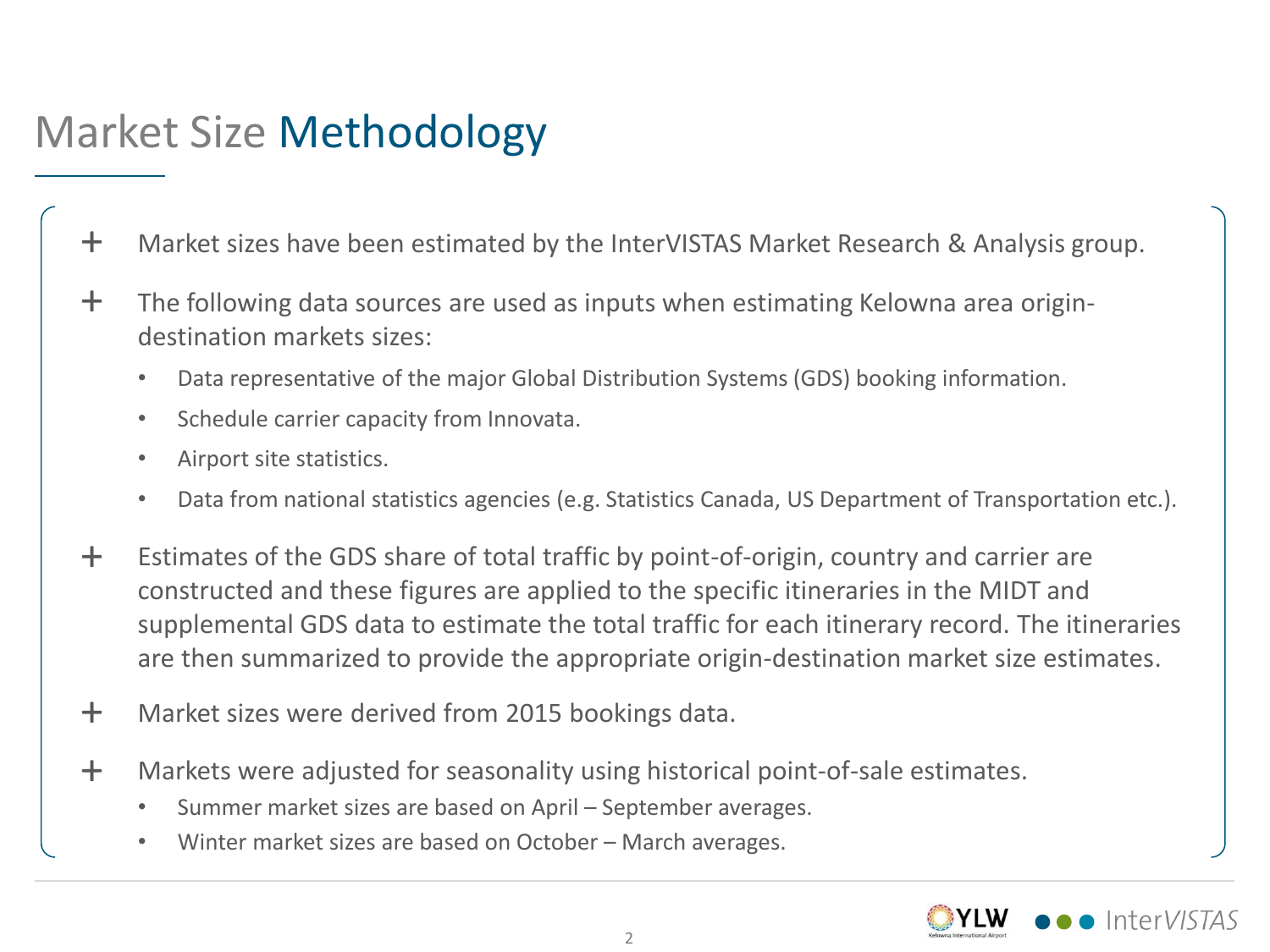

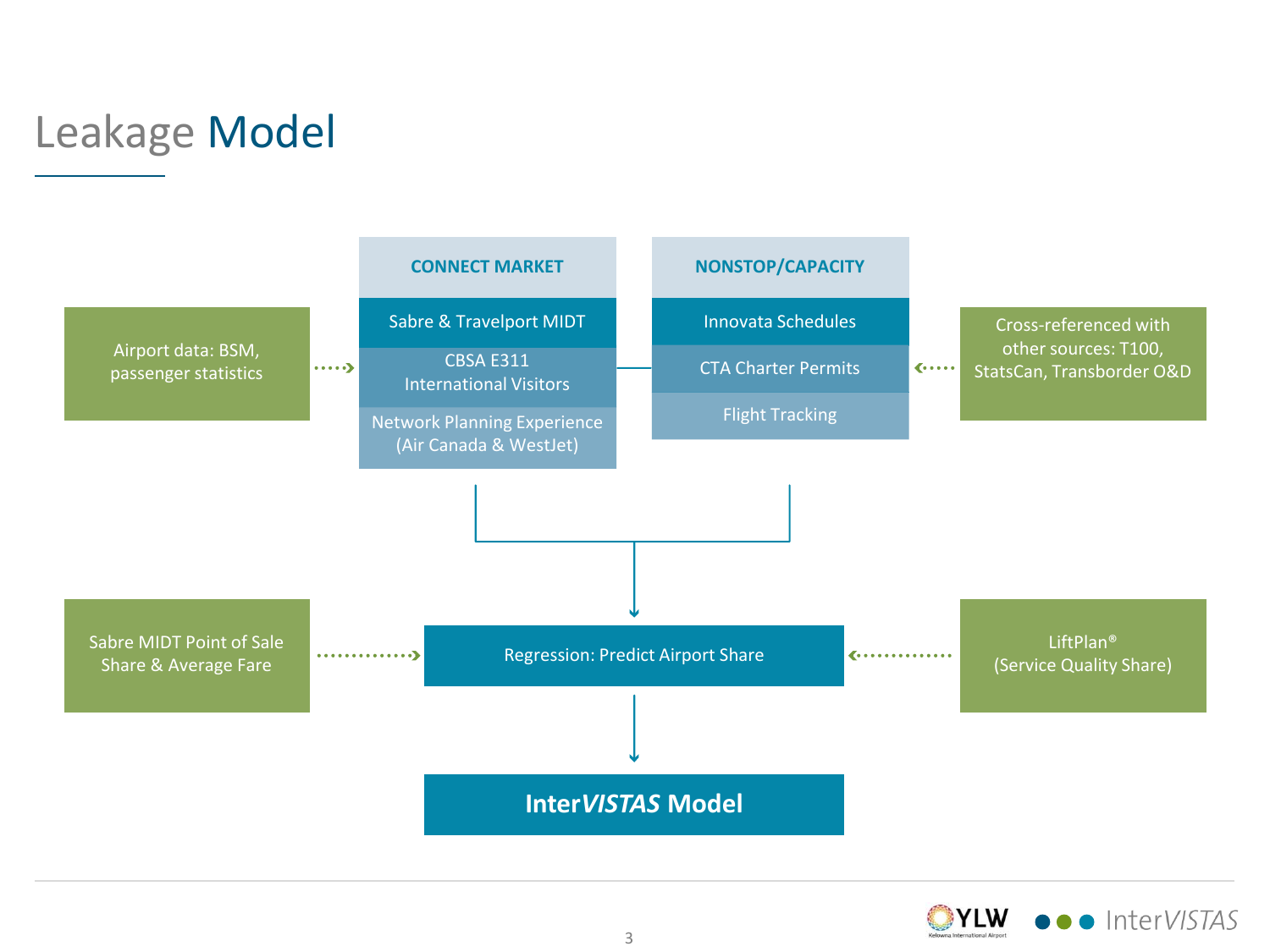# Catchment Area



- + The Kelowna Airport catchment area has been divided into Primary and Secondary components.
- $+$ The primary catchment area includes the region around Kelowna.
- $+$ The secondary catchment areas includes passengers travelling to/from the Northwest, Northeast and South Okanagan.

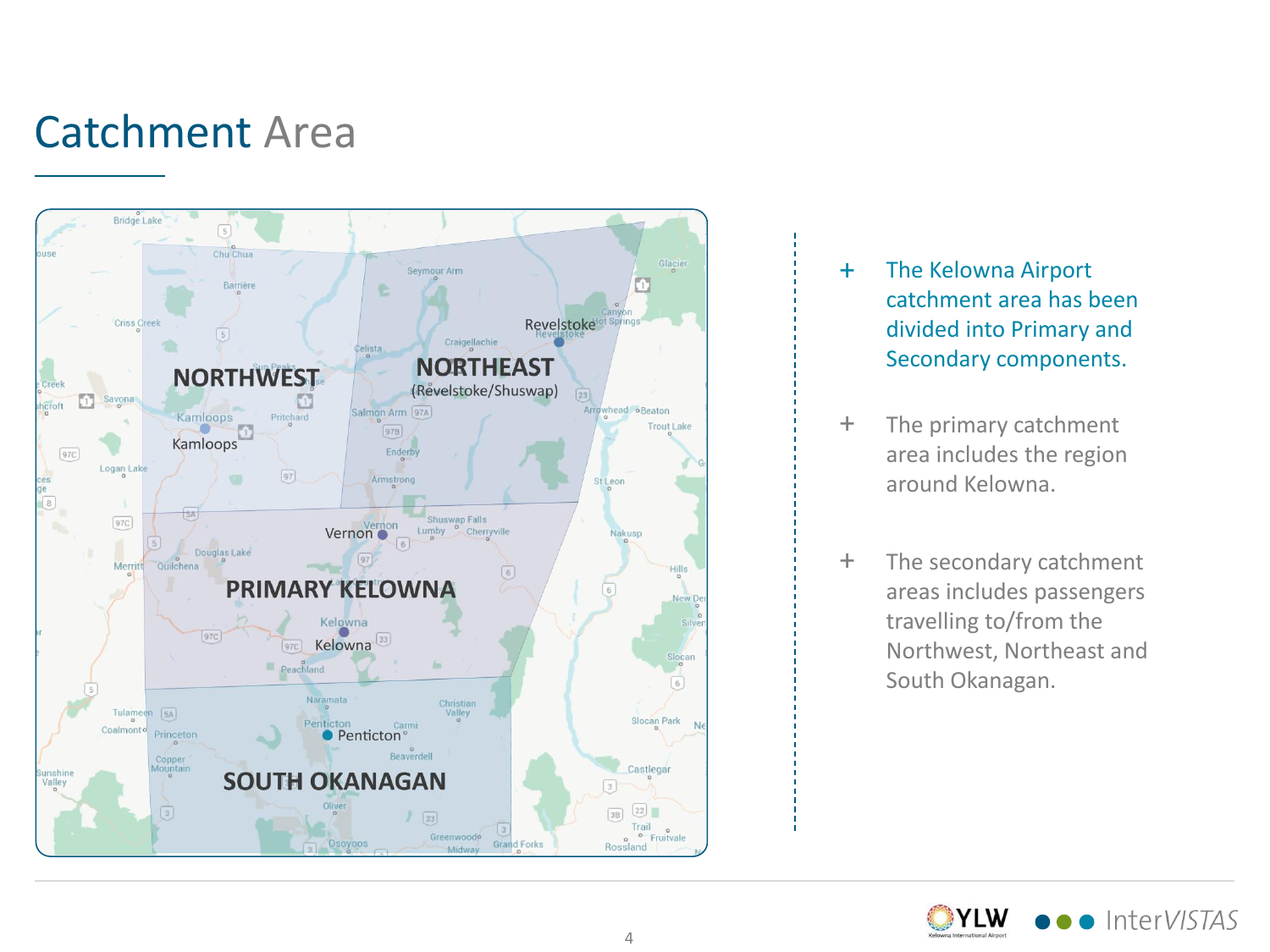## Airline Seat Capacity Considerations

+ To provide context when review the market size figures, the table below provides a general "rule of thumb" for passenger volumes required to support service for a range of aircraft types.

| <b>Aircraft</b>                 |                                             |                                            | <b>Annual Passengers</b> | <b>Passengers Per Day</b>     |                                               |  |
|---------------------------------|---------------------------------------------|--------------------------------------------|--------------------------|-------------------------------|-----------------------------------------------|--|
| <b>Type</b>                     | <b>Average Seat</b><br><b>Configuration</b> | <b>Weekly Outbound</b><br><b>Frequency</b> | <b>Annual Seats</b>      | (assuming 80% load<br>factor) | <b>Each Way (assuming</b><br>80% load factor) |  |
| <b>Small Regional Turboprop</b> | 18                                          |                                            | 1,872                    | 1,498                         | $\overline{2}$                                |  |
|                                 | 18                                          | 3                                          | 5,616                    | 4,493                         | 6                                             |  |
|                                 | 18                                          | 5                                          | 9,360                    | 7,488                         | 10                                            |  |
|                                 | 18                                          | 7                                          | 13,104                   | 10,483                        | 14                                            |  |
| Small Regional Jet              | 50                                          |                                            | 5,200                    | 4,160                         | 6                                             |  |
|                                 | 50                                          | 3                                          | 15,600                   | 12,480                        | 17                                            |  |
|                                 | 50                                          | 5                                          | 26,000                   | 20,800                        | 29                                            |  |
|                                 | 50                                          | $\overline{7}$                             | 36,400                   | 29,120                        | 40                                            |  |
| Large Regional Jet/Turboprop    | 75                                          |                                            | 7,800                    | 6,240                         | 9                                             |  |
|                                 | 75                                          | 3                                          | 23,400                   | 18,720                        | 26                                            |  |
|                                 | 75                                          | 5                                          | 39,000                   | 31,200                        | 43                                            |  |
|                                 | 75                                          |                                            | 54,600                   | 43,680                        | 60                                            |  |
| Narrow-body Jet                 | 140                                         |                                            | 14,560                   | 11,648                        | 16                                            |  |
|                                 | 140                                         | 3                                          | 43,680                   | 34,944                        | 48                                            |  |
|                                 | 140                                         | 5                                          | 72,800                   | 58,240                        | 80                                            |  |
|                                 | 140                                         | $\overline{7}$                             | 101,920                  | 81,536                        | 112                                           |  |
| Wide-body Jet                   | 250                                         |                                            | 26,000                   | 20,800                        | 29                                            |  |
|                                 | 250                                         | 3                                          | 78,000                   | 62,400                        | 86                                            |  |
|                                 | 250                                         | 5                                          | 130,000                  | 104,000                       | 143                                           |  |
|                                 | 250                                         | 7                                          | 182,000                  | 145,600                       | 200                                           |  |

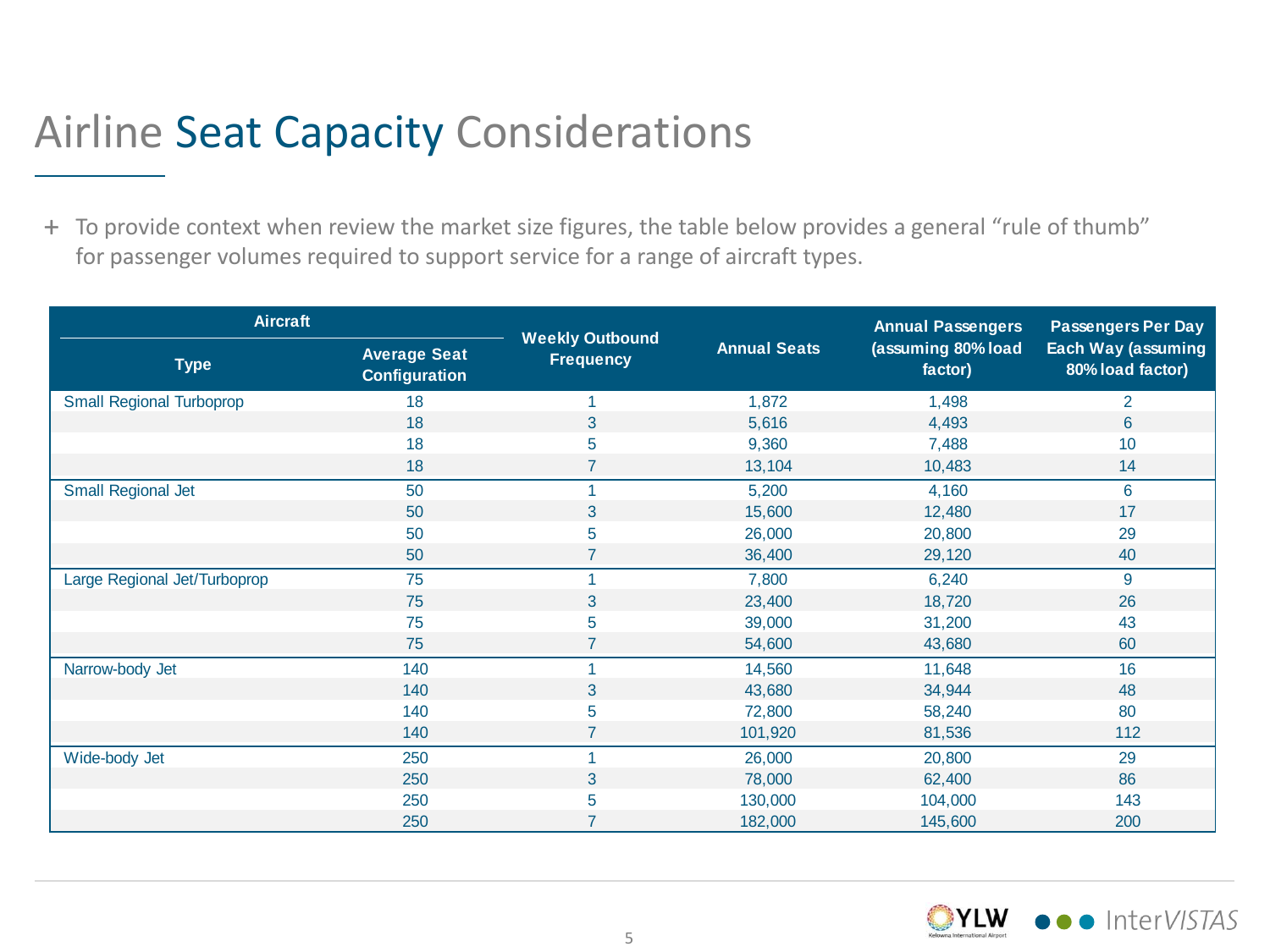## Domestic Market Sizes

|              | <b>Market Size - Full Catchment</b> |                 |                                 |              | <b>Airport Share</b> |            |            |            |              |
|--------------|-------------------------------------|-----------------|---------------------------------|--------------|----------------------|------------|------------|------------|--------------|
|              |                                     |                 | <b>Annual</b><br>Passengers per |              |                      |            |            |            |              |
| <b>Rank</b>  | <b>City</b>                         | <b>Province</b> | <b>Market Size</b>              | Day Each Way | <b>YLW</b>           | <b>YKA</b> | <b>YVR</b> | <b>YYF</b> | <b>Other</b> |
| $\mathbf{1}$ | Vancouver                           | BC              | 439,806                         | 602          | 62%                  | 21%        | 0%         | 11%        | 6%           |
| 2            | Calgary                             | AB              | 405,588                         | 556          | 53%                  | 23%        | 8%         | 9%         | 6%           |
| 3            | Edmonton                            | AB              | 233,240                         | 320          | 68%                  | 17%        | 7%         | 1%         | 7%           |
| 4            | Toronto                             | ON              | 183,117                         | 251          | 71%                  | 6%         | 14%        | 1%         | 8%           |
| 5            | Victoria                            | BC              | 76,391                          | 105          | 80%                  | 7%         | 0%         | 4%         | 9%           |
| 6            | Winnipeg                            | <b>MB</b>       | 60,350                          | 83           | 72%                  | 9%         | 8%         | 3%         | 8%           |
| 7            | Saskatoon                           | SK              | 46,678                          | 64           | 73%                  | 10%        | 4%         | 5%         | 8%           |
| 8            | Prince George                       | BC              | 41,811                          | 57           | 65%                  | 18%        | 5%         | 4%         | 7%           |
| 9            | Fort McMurray                       | AB              | 41,733                          | 57           | 73%                  | 10%        | 8%         | 2%         | 8%           |
| 10           | Regina                              | <b>SK</b>       | 32,719                          | 45           | 65%                  | 17%        | 4%         | 7%         | 7%           |
| 11           | Montreal                            | QC              | 22,064                          | 30           | 63%                  | 10%        | 17%        | 3%         | 6%           |
| 12           | Whitehorse                          | YT              | 21,227                          | 29           | 80%                  | 5%         | 5%         | 1%         | 8%           |
| 13           | Ottawa                              | ON              | 20,859                          | 29           | 66%                  | 10%        | 12%        | 3%         | 8%           |
| 14           | Fort St. John                       | BC              | 18,061                          | 25           | 49%                  | 25%        | 5%         | 14%        | 5%           |
| 15           | Terrace                             | BC              | 16,098                          | 22           | 52%                  | 24%        | 10%        | 9%         | 5%           |
| 16           | <b>Grande Prairie</b>               | AB              | 12,343                          | 17           | 65%                  | 20%        | 1%         | 8%         | 7%           |
| 17           | Nanaimo                             | BC              | 11,977                          | 16           | 55%                  | 22%        | 0%         | 17%        | 6%           |
| 18           | Cranbrook                           | BC              | 9,230                           | 13           | 71%                  | 12%        | 0%         | 10%        | 7%           |
| 19           | Halifax                             | <b>NS</b>       | 7,590                           | 10           | 69%                  | 11%        | 10%        | 3%         | 7%           |
| 20           | Smithers                            | BC              | 7,166                           | 10           | 41%                  | 24%        | 17%        | 13%        | 4%           |
|              | Other                               |                 | 73,359                          | 100          | 56%                  | 16%        | 18%        | 4%         | 6%           |
|              | <b>Total</b>                        |                 | 1,781,408                       | 2,440        | 63%                  | 17%        | 6%         | 7%         | 7%           |

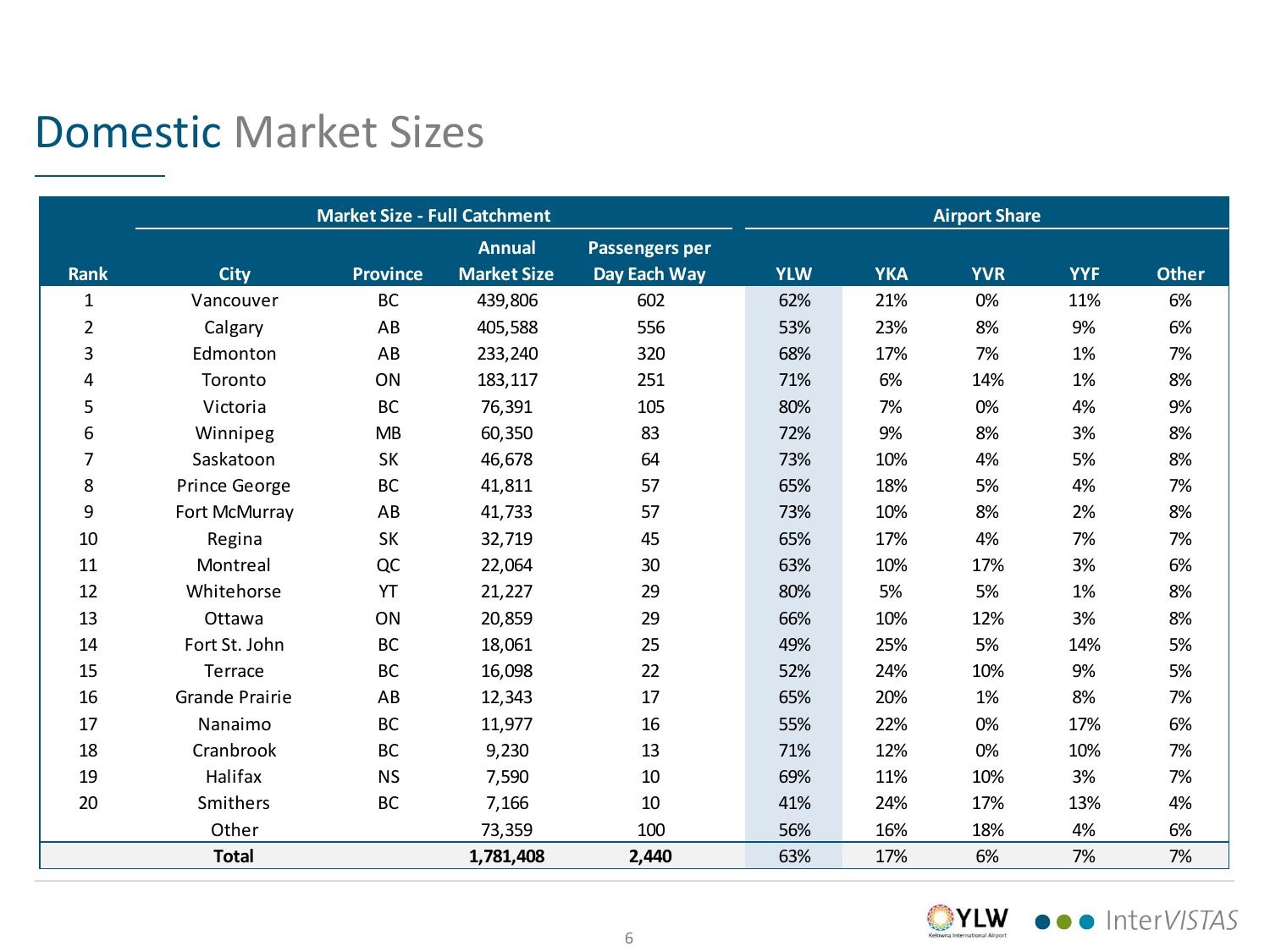#### Transborder Market Sizes

|                | <b>Market Size - Full Catchment</b> | <b>Airport Share</b> |                    |                       |            |            |            |            |            |              |
|----------------|-------------------------------------|----------------------|--------------------|-----------------------|------------|------------|------------|------------|------------|--------------|
|                |                                     |                      | <b>Annual</b>      | <b>Passengers per</b> |            |            |            |            |            |              |
| <b>Rank</b>    | <b>City</b>                         | <b>State</b>         | <b>Market Size</b> | Day Each Way          | <b>YLW</b> | <b>YKA</b> | <b>YVR</b> | <b>YYF</b> | <b>BLI</b> | <b>Other</b> |
| $\mathbf{1}$   | Las Vegas                           | <b>NV</b>            | 82,791             | 113                   | 75%        | 7%         | 6%         | 1%         | 3%         | 8%           |
| $\overline{2}$ | Los Angeles                         | CA                   | 45,016             | 62                    | 65%        | 7%         | 19%        | 2%         | 1%         | 7%           |
| 3              | Phoenix                             | AZ                   | 41,047             | 56                    | 78%        | 4%         | 10%        | 1%         | 0%         | 8%           |
| 4              | Seattle                             | <b>WA</b>            | 21,593             | 30                    | 82%        | 3%         | 4%         | 1%         | 3%         | 8%           |
| 5              | San Francisco                       | CA                   | 18,187             | 25                    | 68%        | 6%         | 18%        | 1%         | 0%         | 7%           |
| 6              | Kahului                             | H <sub>l</sub>       | 16,615             | 23                    | 68%        | 11%        | 12%        | 1%         | 1%         | 7%           |
| 7              | Honolulu                            | H <sub>l</sub>       | 11,181             | 15                    | 61%        | 8%         | 20%        | 1%         | 2%         | 6%           |
| 8              | San Diego                           | CA                   | 8,630              | 12                    | 65%        | 5%         | 19%        | 1%         | 2%         | 7%           |
| 9              | Palm Springs                        | CA                   | 8,325              | 11                    | 64%        | 10%        | 13%        | 1%         | 5%         | 6%           |
| 10             | Santa Ana                           | CA                   | 8,199              | 11                    | 82%        | 1%         | 9%         | 0%         | 0%         | 9%           |
| 11             | Chicago                             | IL                   | 6,443              | 9                     | 64%        | 6%         | 20%        | 2%         | 0%         | 7%           |
| 12             | Denver                              | CO                   | 6,390              | 9                     | 65%        | 7%         | 19%        | 1%         | 1%         | 7%           |
| 13             | <b>Dallas</b>                       | <b>TX</b>            | 6,149              | 8                     | 68%        | 10%        | 13%        | 1%         | 1%         | 7%           |
| 14             | Orlando                             | <b>FL</b>            | 6,129              | 8                     | 65%        | 6%         | 20%        | 2%         | 0%         | 7%           |
| 15             | Portland                            | <b>OR</b>            | 5,663              | 8                     | 68%        | 9%         | 11%        | 2%         | 4%         | 7%           |
| 16             | Kona                                | H <sub>l</sub>       | 5,172              | 7                     | 77%        | 4%         | 10%        | 1%         | 0%         | 8%           |
| 17             | Fort Lauderdale                     | <b>FL</b>            | 4,496              | 6                     | 70%        | 9%         | 12%        | 2%         | 0%         | 7%           |
| 18             | Boston                              | MA                   | 4,304              | 6                     | 72%        | 6%         | 13%        | 1%         | 0%         | 7%           |
| 19             | Salt Lake City                      | UT                   | 4,189              | 6                     | 72%        | 5%         | 13%        | 1%         | 1%         | 8%           |
| 20             | New York                            | <b>NY</b>            | 4,017              | 6                     | 57%        | 11%        | 23%        | 3%         | 0%         | 6%           |
|                | Other                               |                      | 76,654             | 105                   | 67%        | 7%         | 15%        | 2%         | 2%         | 7%           |
|                | <b>Total</b>                        |                      | 391,192            | 536                   | 71%        | 7%         | 13%        | 1%         | 2%         | 7%           |

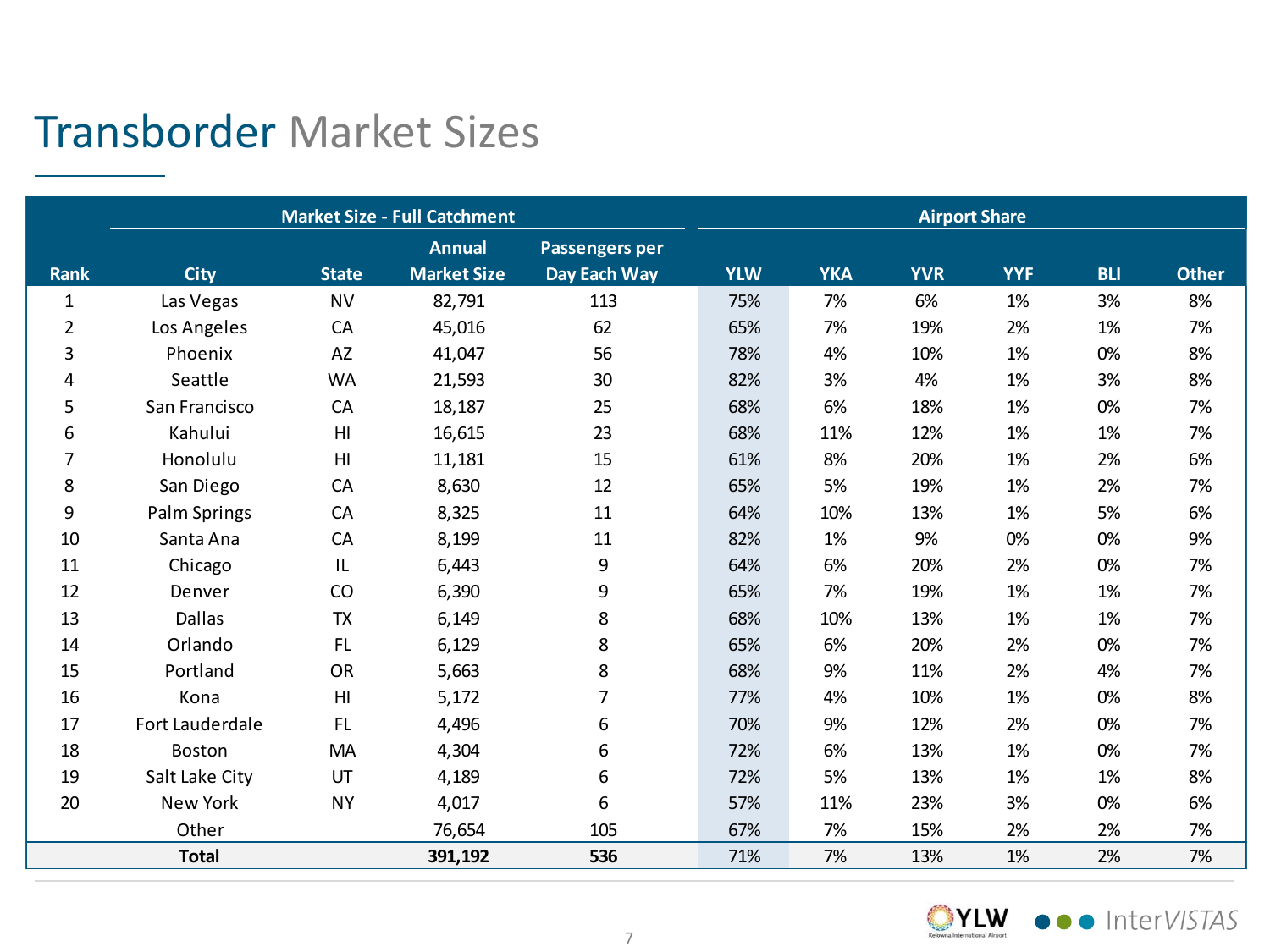## International Market Sizes

|              |                    | <b>Market Size - Full Catchment</b> |                       | <b>Airport Share</b> |            |            |            |              |
|--------------|--------------------|-------------------------------------|-----------------------|----------------------|------------|------------|------------|--------------|
|              |                    | <b>Annual</b>                       | <b>Passengers per</b> |                      |            |            |            |              |
| <b>Rank</b>  | <b>City</b>        | <b>Market Size</b>                  | Day Each Way          | <b>YLW</b>           | <b>YKA</b> | <b>YVR</b> | <b>YYF</b> | <b>Other</b> |
| $\mathbf{1}$ | Cancun             | 27,804                              | 38                    | 76%                  | 2%         | 14%        | 1%         | 7%           |
| 2            | Puerto Vallarta    | 25,161                              | 34                    | 74%                  | 3%         | 14%        | 0%         | 8%           |
| 3            | London             | 16,631                              | 23                    | 63%                  | 10%        | 17%        | 3%         | 7%           |
| 4            | San Jose del Cabo  | 14,337                              | 20                    | 76%                  | 4%         | 12%        | 0%         | 8%           |
| 5            | Varadero           | 9,460                               | 13                    | 70%                  | 7%         | 14%        | 1%         | 7%           |
| 6            | Sydney             | 8,287                               | 11                    | 63%                  | 13%        | 15%        | 2%         | 6%           |
| 7            | Frankfurt          | 5,335                               | $\overline{7}$        | 56%                  | 14%        | 20%        | 3%         | 6%           |
| 8            | Amsterdam          | 5,088                               | $\overline{7}$        | 65%                  | 4%         | 20%        | 4%         | 7%           |
| 9            | Delhi              | 4,880                               | 7                     | 40%                  | 7%         | 33%        | 17%        | 4%           |
| 10           | Hong Kong          | 4,421                               | 6                     | 33%                  | 5%         | 56%        | 3%         | 3%           |
| 11           | Paris              | 4,254                               | 6                     | 56%                  | 6%         | 29%        | 3%         | 6%           |
| 12           | Auckland           | 3,899                               | 5                     | 53%                  | 23%        | 11%        | 7%         | 6%           |
| 13           | <b>Mexico City</b> | 3,801                               | 5                     | 61%                  | 5%         | 20%        | 7%         | 7%           |
| 14           | <b>Brisbane</b>    | 3,781                               | 5                     | 68%                  | 11%        | 13%        | 1%         | 7%           |
| 15           | Tokyo              | 3,589                               | 5                     | 56%                  | 8%         | 27%        | 2%         | 6%           |
| 16           | Zurich             | 3,265                               | 4                     | 61%                  | 14%        | 16%        | 2%         | 6%           |
| 17           | Bangkok            | 2,893                               | 4                     | 65%                  | 9%         | 17%        | 2%         | 7%           |
| 18           | Manila             | 2,720                               | 4                     | 48%                  | 9%         | 32%        | 6%         | 5%           |
| 19           | Seoul              | 2,718                               | 4                     | 44%                  | 12%        | 37%        | 3%         | 5%           |
| 20           | Beijing            | 2,637                               | 4                     | 33%                  | 8%         | 54%        | 2%         | 3%           |
|              | Other              | 113,729                             | 156                   | 56%                  | 9%         | 26%        | 3%         | 6%           |
|              | <b>Total</b>       | 268,690                             | 368                   | 61%                  | 8%         | 22%        | 2%         | 6%           |